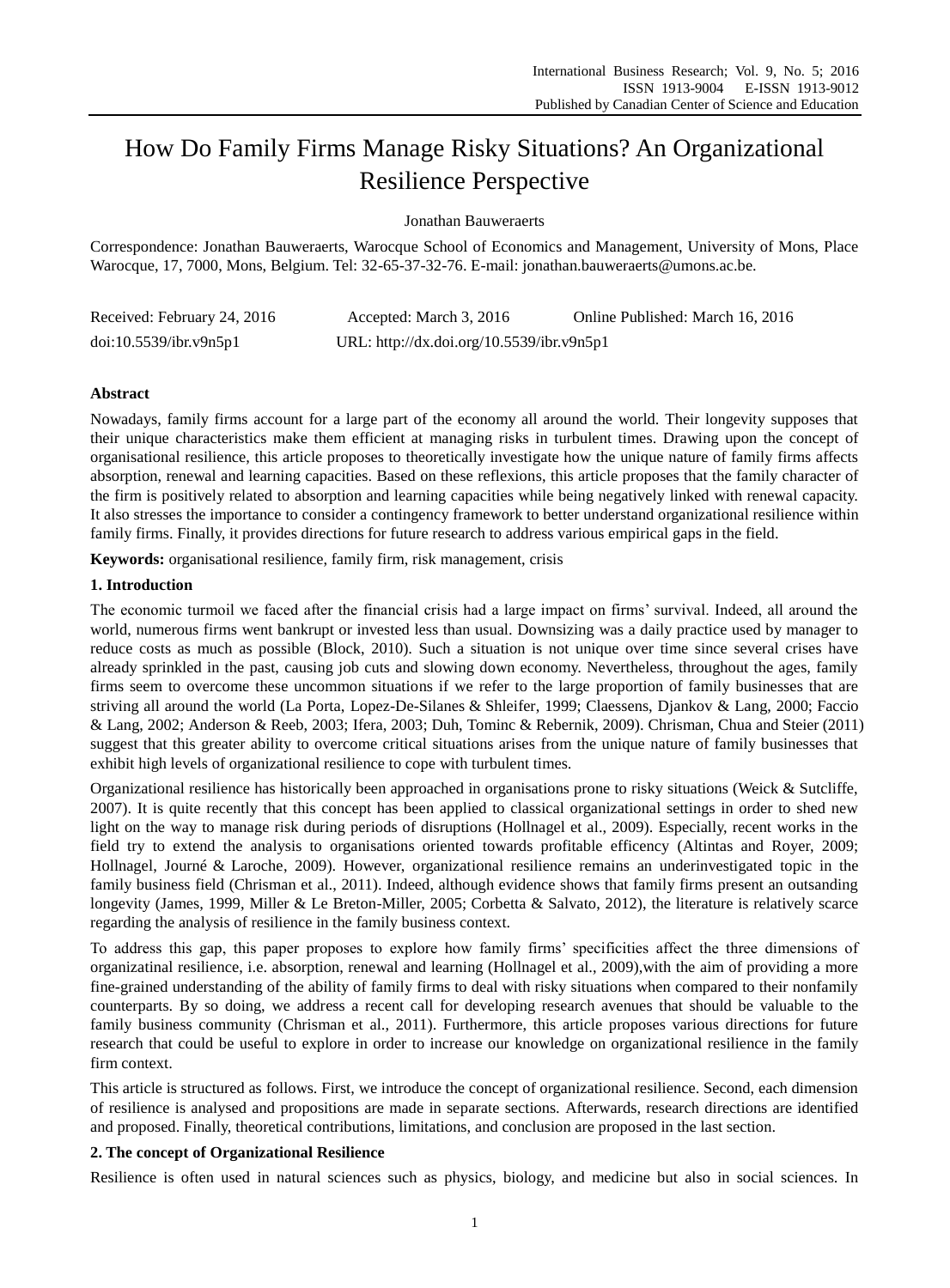psychology, resilience is defined by Cyrulnik (2001) as an inherent characteristic of an individual that allows him/her to overcome suffering, learn from painful experiences, and become stronger. According to this definition, involvement in business venturing may be seen as a process of self-image rebuilding, affirmation and independence that contribute to take revenge against bad experiences from the past (Bernard, 2008). In management sciences, organizational resilience is approached under the lens of crisis management and high reliability organizations (Weick & Sutcliffe, 2007). According to this perspective, the core of the analysis is transferred from individual to organizational and group levels in order to understand the ability of the firm to absorb, bounce back and learn in a changing environment (Weick & Sutcliffe, 2007). Hollnagel (2006, p.16) argues that "*the essence of resilience is the intrinsic ability of an organization to maintain or regain a dynamically stable state, which allows it to continue operations after a major mishap and/or in the presence of a continuous stress*". These approaches contribute to a better understanding of the factors and processes that allow firms to overcome bad periods and to become stronger. Moreover, they also give the opportunity to deeply analyse how resilience capacity is built and perpetuated over time (Hollnagel et al., 2009).

Organizational resilience may be characterised by several aspects or dimensions. Coutu (2002) argue that resilient firms are pragmatic and face reality without showing excessive optimism, have a strong system of shared values which enhances sensemaking when they meet difficulties or challenges, and are ingeneous since they can use their existing resources to face unexpected situations. Hamel and Välikangas (2003) identify four challenges that firms have to complete in order to be considered as resilient organisations. Cognitive challenge refers to the awareness of organisations that have to be realistic regarding changes and their consequences. Strategic challenge supposes that organisations show imagination capacity to design new strategic orientations which renew the older ones. Political challenge is directly bound with the reallocation of resources that puts forward future promising ideas and removes obsolete products and programs. Ideological challenge involves proactiveness and a continual quest for new opportunities. Consequently, resilient firms combine a defensive approach based on ex-ante cautiousnness regarding risk management so that they can efficiently cope with an exogeneous shock when it occurs, and a proactive approach based on creativity and imagination concerning solutions implemented to regenerate processes, products and services (Bégin & Chabaud, 2010). Beyond that, learning from past crises is a relevant process in order to take advantage from discontinuity caused by shocks since it allows organisations to identify weaknesses and correct them (Christianson, Farkas, Sutcliffe & Weick, 2009). In sum, organizational resilience is made up of three fundamental capacities: absorption, renewal and appropriation (Weick & Sutcliffe, 2007).

Historically, the dimensions of organizational resilience have been approached in organisations prone to risky situations. For example, Weick and Sutcliffe (2007) analysed how wildland firefighters manage unexepected evenments which happened during their intervention in Los Alamos, or how effective performance is influenced by the expected, the unexpected, and the mindfulness in the aircraft carriers. While these researches shed new light on the way to overcome dramatic events, it is quite recently that the concept of organizational resilience received greater attention in managerial and organisational contexts (Hollnagel et al., 2009). More specifically, recent works in the field try to extend the analysis to organisations oriented towards profitable efficency (Altintas & Royer, 2009; Hollnagel et al., 2009) and noneconomic goals (Chrisman et al., 2011). Despite this enthusiasm, resilience abilities of family firms remain underinvestigated (Chrisman et al., 2011). Indeed, although evidence has been shown that family firms present outsanding longevity (James, 1999, Miller & Le Breton-Miller, 2005; Corbetta & Salvato, 2012), literature is relatively muddled in the analysis of resilience in this particular context.

Prior works underline that family firms are sustainable (Stafford, Duncan, Danes & Winter, 1999; Olson et al., 2003) and longer-term oriented (Miller & Le Breton-Miller, 2005; Lumpkin & Brigham, 2011), so that longevity becomes a common pattern of these organisations (Corbetta & Salvato, 2012). Nevertheless, longevity does not mean that family firms are resilient since the large number of family firms observed in the world may result from the temporary advantages of family involvement during the early stages of venture development (Chang, Chrisman, Chua & Kellermans, 2008) or the organization of economy around family units (Nicholson, 2008). Moreover, Chua, Chrisman and Chang (2004) show that family involvement may come later in the life cycle of a firm, suggesting that family organizations are more able to thrive over time. These results seem to indicate that organizational resilience is a component of family firms even if they have to be considered as a group of heterogeneous companies (Chrisman et al., 2011). Therefore, it is reasonable to conceive that family firms present specific advantages (Habbershon & Williams, 1999; Arrègle, Hitt, Sirmon & Very, 2007) that make them more able to cope with changing environments and financial constraints, so that they may be assumed to be resilient (Lengnick-Hall & Beck, 2005; Bégin & Chabaud, 2010; Bloch, Kachaner & Mignon, 2012).

The family business literature is full of examples showing that family firms have resilience potential. Patel and Fiet (2011) show that fundamental patterns of family firms may explain the implementation of governance mechanisms inducing better processes associated with the search, identification and exploitation of opportunities. Sirmon and Hitt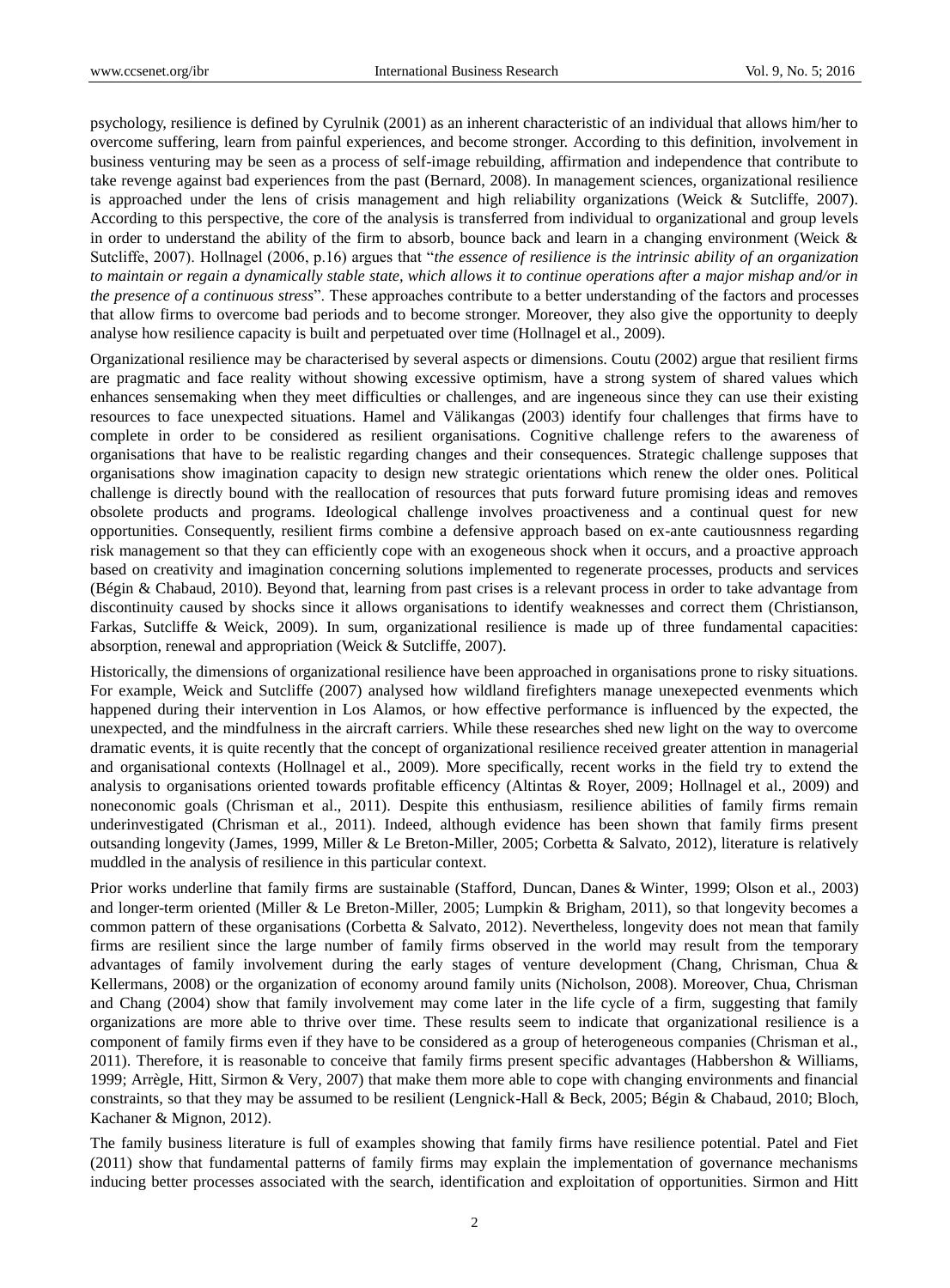(2003) as well as Gedajlovic and Carney (2010) argue that development and utilization of social capital is a specific advantage of family firms when they cope with difficulties. Lumpkin and Brigham (2011) suggest that futurity, continuity and perseverance are three essential pillars of long-term orientation that positively contribute to resilience. However, they also mention that intertemporal choices may lead to misunderstanding between the past, the present and the future, and therefore damage the resilient nature of long-term orientation. Although these findings are particularly relevant to assess organizational resilience within family firms, structuration is needed in order to isolate the impact of family firms' characteristics on each aspect of resilience. This paper tries to fill this gap by analyzing how absorption, renewal and learning capacities are affected by the idiosyncratic nature of family businesses.

### *2.1 Absorption Capacity*

The absorption capacity of a firm refers to "*the ability to absorb strain and preserve functioning despite the presence of adversity"*(Weick & Sutcliffe, 2007). Therefore, resources and will on the part of the managers (Bégin & Chabaud, 2010) are needed to manage both internal adversity such as rapid change, lousy leadership, performance and production pressures, and external adversity such as increasing competition, demands from stakeholders or economic turmoils (Weick & Sutcliffe, 2007). Beyond resources, it is more the firm's ability to immediately mobilise them that contibutes to the capacitity to overcome external shocks. Indeed, resources may be potentially mobilisable to external stakeholders, or available in the firm under the form of organizational slack (Cyert & March, 1963) that prevents it from environment disturbances and stimulates innovation by reallocating resources according to the immediate needs of the organisation (De Carolis, Yang, Deeds & Nelling, 2009).

Resources availability and use are therefore two key elements of absorption capacity. Explanations arising from the resource-based view of the firm (Barney, 1991) can explain why family firms develop better absorption skills during periods of disturbances. Habbershon and Williams (1999) define family firm's resources as "familiness", i.e. a unique bundle of resources because of the systems interaction between the family, its individual members and the business. The configuration of these unique, valuable, inimitable and hardly substituable resources (Barney, 1991) confers organisational advantages to family firms so that their competitivity is enhanced (Barney  $\&$  Zajac, 1994). Indeed, such allocation of resources provides family firms with a sustainable competitive advantage (Zahra, 1996; Kuratko et al., 2005; Kellermanns & Eddleston, 2006) that make them better performers in comparison with their non-family peers (Coleman & Carsky, 1999; Anderson & Reeb, 2003; Andres, 2008; Martikainen, Nikkinen & Vahamaa, 2009). Therefore, performance outcomes in family firms are more likely to facilitate the access to financial resources and take the form of higher levels of cash-holdings (Ozkan & Ozkan, 2004), debt ratios (Gallo & Vilaseca, 1996) or a lower cost of debt (Anderson & Reeb, 2003). As financial resources may be fastly changed into other kind of resources, their availability may make it easier to overcome other resource constraints such as a lack of human or physical resources (Wiklund & Shepherd 2005), enabling family firms to absorb disturbances more easily and pursue their strategical choices (Bourgeois, 1981; Zahra, 1991) when a shock occurs (Bloch et al., 2012).

However, although these resources are available inside the firm, it is more the reconfiguration of old resources and the integration of new resources into a unique and valuable configuration that are important to foster dynamic capabilities (Barney, 1991; Amit & Schoemaker, 1993). To reach this goal, a governance structure based on strong social ties is needed to guide the bundling and deployment of resources (Chirico & Norqvist, 2010). Family firms being a form of governance characterised by strong and durable relations through kinship ties (Sirmon & Hitt, 2003; Arrègle et al., 2007) since they develop a lasting and influential family social capital (Arrègle et al., 2007) built on interdependence, interaction, stability and closure (Nahapiet & Ghoshal, 1998), the common system of meanings developed in family firms induce fast and efficient decision-making (Chirico & Salvato, 2008). Therefore, family firms are more likely to be flexible and to develop dynamic capabilities that foster their ability to cope with immediate environmental disturbances (Chirico & Nordqvist, 2010). Based on these elements, the following proposition is made:

*Proposition 1: The family character of the firm will be positively related to absorption capacity.*

#### *2.2 Renewal Capacity*

To be sustainable, companies must act and imagine innovative solutions when they face unexpected situations (Hamel & Välikangas, 2003; Lengnick-Hall & Beck, 2005). In this regard, Weick and Sutcliffe (2007) define the renewal capacity as the ability of a firm to recover or bounce back from untoward events by developing innovative and creative initiatives. Therefore, it implies that the firm has to develop new activities and/or rethink existing activities in order to make the organisation more reliable (B  $\sin \alpha$  Chabaud, 2010). This capacity is related to the entrepreneurial orientation of the firm (Miller, 1983; Lumpkin & Dess, 1996)

Research on entrepreneurial orientation has shown that entrepreneurial behaviours and attitudes are needed to generate firm's short- and long-term success (Zahra, Neubaum & Huse, 2000; Dess et al., 2003). Indeed, in a constantly changing world, seeking new opportunities is required to ensure family firms' sustainability since future profits arising from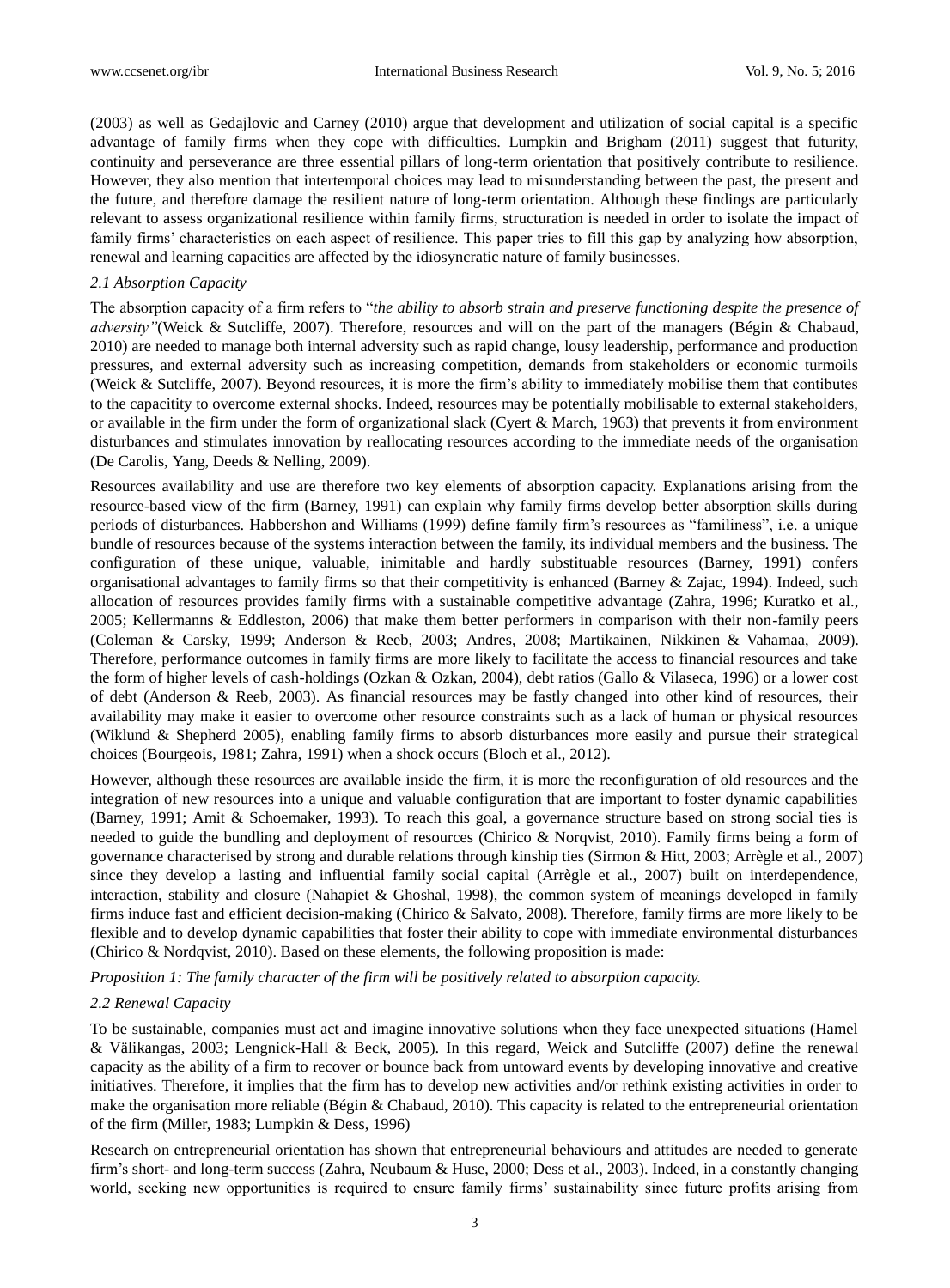existing operations are uncertain (Zellweger & Sieger, 2012). However, family firms that survive and thrive across generations are not always entrepreneurially oriented. Indeed, several studies reveal that family firms display lower levels of entrepreneurial orientation in comparison with nonfamily firms (Short, Payne, Brigham, Lumpkin & Broberg, 2009; Madison, Runyan & Swinney, 2014). Most scholars explain this difference by the risk-averse profile of family businesses that prefer incremental innovation or alternative strategic options to secure the future of the company (Block, Miller, Jaskiewicz & Spiegel, 2013). Other researchers point that the proactive nature of entrepreneurial orientation may be seen as irreconcilable with the long-term horizons of family firms since it may engender conservatism (Covin, 1991), strategic simplicity and inertia (Miller, 1983; Corbetta & Salvato, 2012).

The abovementioned arguments therefore suggest that family firms exhibit lower levels of renwal capacity, which leads us to suggest the following proposition:

*Proposition 2: The family character of the firm will be negatively related to renewal capacity.*

#### *2.3 Learning Capacity*

Being resilient implies a third capacity, namely learning from past shocks in order to grow and develop self-learning processes (Christiansson et al., 2009). Weick and Sutcliffe (2007) argue that learning capacity is the ability of a firm to learn and grow from past episodes of resilient action. It implies that failures have to be recognised as a contribution to learning rather than be ignored or neglected (Thorne, 2000). Under that lens, Altintas and Royer (2009) indicate that the awareness of a crisis and its effects is essential to question practices and routines efficiency to enhance post-crisis learning. Developing such a process may foster longevity by preventing organisations from an hostile environment characterised by technological breakthroughs, economic shocks, and political conflicts (Duncan, 1972). Indeed, an effective post-crisis learning process may contribute to turn crisis into opportunities since it allows the firm to avoid future crises, limits their impact, and manages them in a more efficient way (Ursacki-Bryant, Smart & Vertinsky, 2008). In that sense, Altintas and Royer (2009) found that post-crisis learning leads to the implementation of better suited organisational structures and the deployment of new strategies so that next crisis are managed easilier. Therefore, post-crisis learning is a reactive process that may enhance proactive behaviours (Zahra, 2008), so that absorption and renewal capacities, and thus resilience are fostered.

However, whereas post-crisis learning is supposed to increase organizational resilience, lessons are not always learned since causes may be deeply embedded in institutional environment, organisational structure, and culture (Vaughan, 2005). Hence, learning capacity is subject to be affected by the oragnizational context. Indeed, learning process may be improved in organisations where dynamism, autonomy, participation are promoted rather than in rigid and non-participative organisations. In the context of family firms, the long-term cultural orientation as well as the participative strategic-making style foster learning capacity (Zahra, Hayton & Salvato, 2004). Indeed, family owners have a tendency to behave as stewards of the organization to guarantee the future of the company (Eddleston, Kellermanns & Zellweger, 2012). As such, they are highly committed to the organization and share their long-term vision with nonfamily employees that are involved in decision-making (Miller, Le breton-Mille & Scholnick, 2008). In that context, family and nonfamily members are more able to learn from past events and to deploy corrective actions since they will be open to constructive debates about the improvement of the current firm's processes (Talke, Salomo & Kock, 2011). Based on these arguments, the following propositon is suggested:

*Proposition 3: The family character of the firm will be positively related to learning capacity.*

## **3. The Heterogeneity of Family Firms and Organizational Resilience**

Taking into account the heterogeneity of family firms, several studies underline that a variety of family businesses exist and that their distinctive nature could explain variations in their resilience capacity (Chua, Chrisman, Steier & Rau, 2012). For instance, some family firms could exibit lower levels of cash-holding and higher levels of debt ratios because family owners are more oriented towards risk-taking (Gomez-Mejia, Haynes, Nunez-Nickel, Jacobson & Moyano-Fuentes, 2007), which could alter the absorption capacity in the case of unexpected disturbances. Regarding the renewal capacity, some scholars argue that family firms' particular culture and power structure may positively or negatively influence strategic renewal (Salvato, 2004; Zahra et al., 2004) while others claim that family firms create a unique context that fosters entrepreneurship through stewardship behaviors (Kellermanns & Eddleston, 2006) and family owners' long-term horizons (Zellweger, 2007). Concerning the learning capacity, some family firms are better able to learn from past experience thanks to the participative culture that foster knowledge integration (Chirico & Salvato, 2008; Chirico & Nordqvist, 2010), while others encounter emotional distress arising from relationship conflicts between family members from different generations (Kellermanns & Eddleston, 2004), which negatively affects learning capacity.

These inconsistencies suggest that the dimensions of organizational resilence should be investigated under the lens of a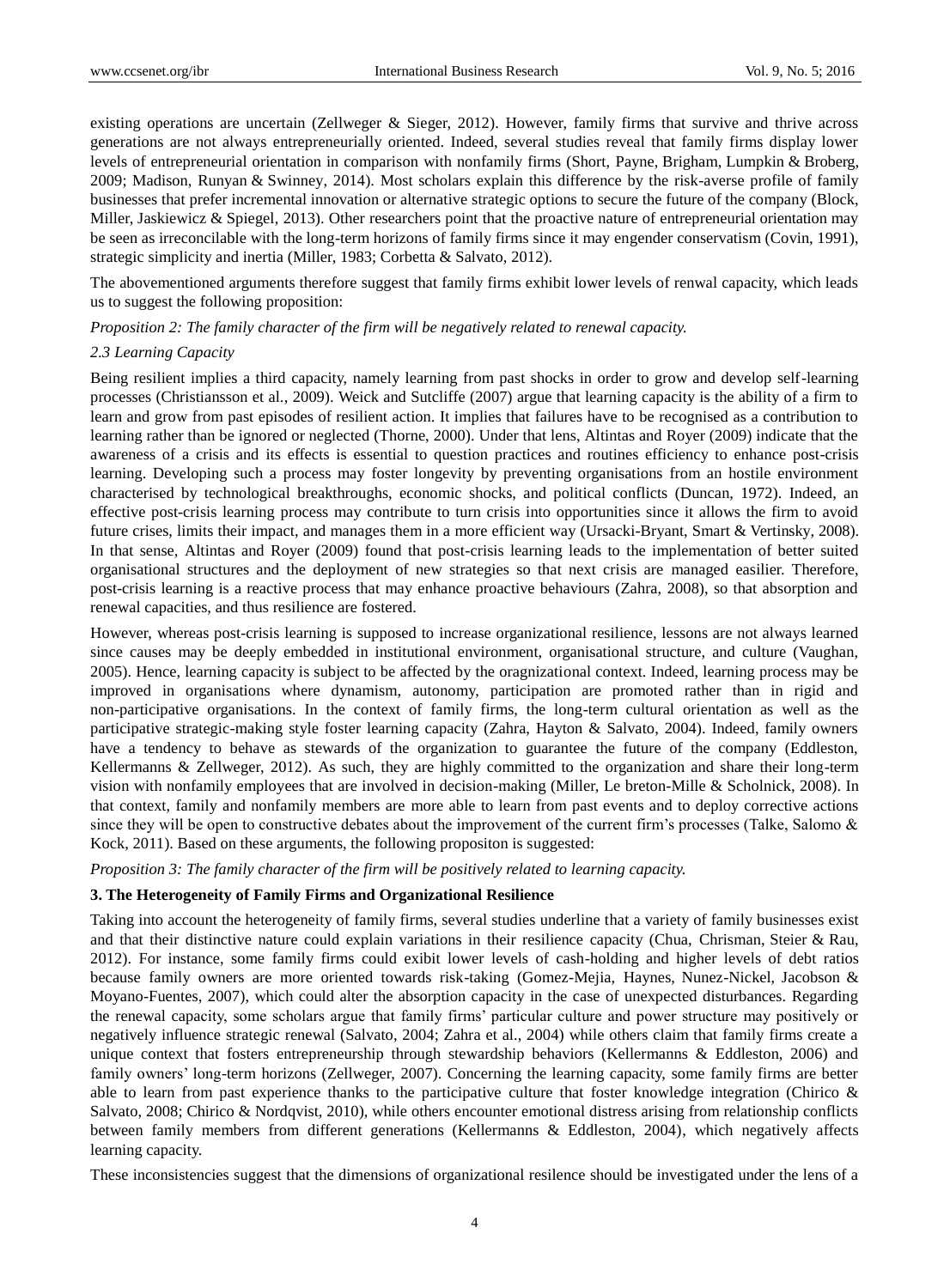contingency framework that integrates internal contingencies to consider the heterogeneous nature of family firms (Sciascia & Bettinelli, 2013). Indeed, the complexity of family firms in terms of governance structure (Nordqvist, Sharma & Chirico, 2014), tradeoff between economic and noneconomic goals (Gomez-Mejia et al., 2007), resources (Habbershon & Williams, 1999) and generational issues (Cruz & Nordqvist, 2012) may be considered as potential moderators of the relationship between the family character of the firm and the dimensions of organizational resilience. Therefore, the following propositions are made:

*Proposition 4: The positive relationship between the family character of the firm and absorption capacity will be moderated by internal contingencies.*

*Proposition 5: The negative relationship between the family character of the firm and renewal capacity will be moderated by internal contingencies.*

*Proposition 6: The positive relationship between the family character of the firm and learning capacity will be moderated by internal contingencies.*

#### **4. Directions for Future Research**

Based on the propositions suggested above, we provide several avenues for future research development. First, empirical studies are needed to validate the application of the concept of organizational resilience in family firms. Therefore, launching a large project on a unique sample that enables the collection of information and data related to each dimension of resilience may be relevant in order to assess absorption, renewal, and learning capacities, and thus organizational resilience as a whole. Although several proxies already exist to assess each dimension of resilience separately, a construct of organizational resilience could be developed to better capture this important concept of the risk management literature. With such a measurement, scholars would have the opportunity to link organizational resilience with several firm-level outcomes and confirm the beneficial aspects associated with this concept.

Second, considering interactions between dimensions of resilience would deepen our current knowledge on organizational resilience. Given that post-crisis learning may improve absorption capacity when a similar shock happens in the future (Altintas & Royer, 2009), organizational resilience may be seen as a continual improvement process. Since it has been stated that learning capacity may be fostered over time in family firms, it would be interesting to determine whether improved learning capacity contribute to the absorption capacity over time. In order to understand these interactions, case studies should be used so that interdependencies between dimensions may be reported under a temporal perspective, enabling to clarify the link between the family character of the firm and each dimension of organizational resilience.

Third, while it was clearly shown that family firms differ from their nonfamily counterparts in terms of organizational resilience, it would also be important to build studies that take into account the heterogeneity among family firms (Chua et al., 2012). To lead such investigations, it is often necessary to adopt a contingency framework that allows researchers to consider the role of organizational contexts in the analysis. One internal contingency that could be crucial to investigate is the role of the governance structure on the ability of family firms to be resilient. As such, linking different degrees of family involvement at various levels of governance, i.e. family involvement in ownership, the top management team and the board of directors, with organizational resilience could offer a more fine-grained understanding about the role of corporate governance in shaping decisions that foster the ability of the firm to overcome critical situations. For instance, it would be particularly interesting to develop studies that investigate how the governance structure moderates the relationship between the dimensions of organizational resilience and firm performance. By so doing, researchers could identify the governance factors that alter the effectiveness of organizational resilience.

Fourth, we could also imagine to analyse how particular factors affect each dimension of organizational resilience within family firms. Indeed, it could be that family firms' specificities positively affect one dimension of organizational resilience while hampering another one. For example, having higher levels of cash-holding could be beneficial to the absorption capacity but it could also be a sign that the firm is risk averse and privilege lower levels of renewal to keep the company strong in the case of financial distress (Hollnagel et al., 2009). In the same vein, higher levels of family involvement in decision-making may have positive effects on group cohesion that is required to ensure effective learning (Chirico & Nordqvist, 2010), but it could also reduce the ability of the firm to renew its activities since family members are often more conservative (Kelly, Athanassiou & Crittenden, 2000) and lack the general knowledge required to engage in effective renewal (Stewart & Hitt, 2012).

Fifth, another points that must be acknowledged with regard to the specific nature of family firms is the predominance of noneconomic goals for family members. Indeed, prior research reveals that family members' reference point in decision-making is the preservation of socioemotional wealth (SEW), i.e. the stock of affect-related value derived from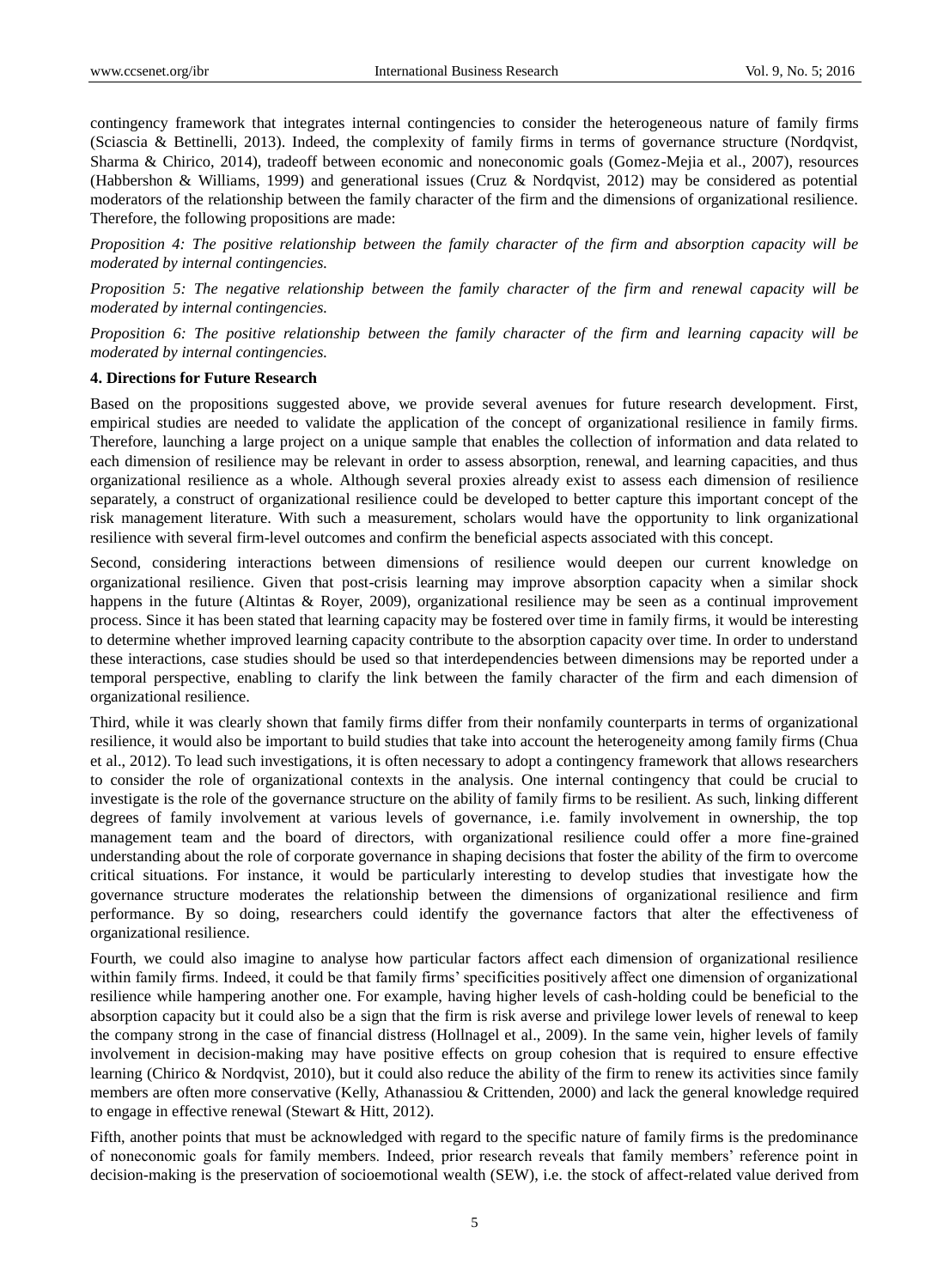the controlling position of a family in a particular firm (Gomez-Mejia et al., 2007). SEW encompasses several nonfinancial aspects such as family control and influence, identification with the organization, emotional attachment, dynastic succession, and renewing family ties (Berrone, Cruz & Gomez-Mejia, 2012). Thus, family members take decisions that limit SEW losses even if such decisions deprive the organization from economic gains. It is more than likely that the predominance of SEW objectives would not be without consequences on organizational resilience. Therefore, future research should investigate how SEW and its components may affect organizational resilience and its individual dimensions.

Finally, a last important factor that could be included in the model is the role of generational stage, i.e. the generation in charge of the company (Sciascia, Mazzola & Kellermanns, 2014), which would allow researchers to understand organizational resilience under a temporal perspective. Indeed, family firms drastically differ depending on the generation that controls the organization. For instance, later generation family members dedicate less attention to noneconomic goals and prefer to privilege the economic welfare of their own family branch over the family business (Ensley & Pearson, 2005). Accordingly, they are more inclined to extract private benefits to nurture the family wealth, thereby depriving the organization of essential resources for absorption and renewal capacities (Miller, Le Breton-Miller & Lester, 2011). Moreover, increased family conflicts in later generation family firms could hamper the learning capacity as it impedes knowledge integration (Chirico & Nordqvist, 2008). These examples clearly illustrate that generational stage is central in the understanding of organizational resilience and its dimension.

# **5. Conclusion**

It has been argued that an explanation for family firms' longevity is their ability to overcome crisis periods and to learn from disturbances (Bloch et al., 2012). Therefore, the objective of this paper was to shed new light on the concept of organizational resilience in family firms by providing several propositions and directions for future research, a topic that has been overlooked in the family business literature (Chrisman et al., 2011).

This paper contributes to the literature in several ways. First, the present research responds to a call for a better understanding of organizational resilience in the family business field (Chrisman et al., 2011). Indeed, the conceptual framework proposed in this paper is a first try to deeply analyse each dimension of resilience in family firms. By so doing, this article extends the scope of organizational resilience to family firms, a topic that must receive greater attention from the academic field. Furthermore, the suggestions made in this article shed some light on the concept of resilience without being exhaustive enough to be considered as complete. This awareness opens up new avenues for research in order to deepen our current understanding of each dimension of resilience. Empirical as well as exploratory research is thus needed to validate or invalidate the conceptual frameworks previously presented and add other family firms' features that might exert an influence on these dimensions over time.

This article also suffers from several limitation that must be acknowledged. First, the scope of organizational resilience was limited since we focused on the ability of the firm to overcome external shocks. However, organisational resilience is also related to disturbances appearing within the firm, which implies other corrective actions to deal with critical situations. For instance, while an organisation has the opportunity to implement preventive measures which diminish the occurrence of internal disruptions, external shocks are unpredictable so that it is impossible to prevent them to occur. Therefore, the mobilisation of resources allowing the firm to cope with internal and external shocks will vary depending on their origins. Under that perspective, family firms' characteristics that enhance or hamper resilience potential will also depend on the crisis situation. Consequently, the analysis of organizational resilience in family firms could be improved by determining which features of family firms would influence their ability to treat internal disruptions.

Moreover, this paper considers each dimension of resilience independently. As previously mentioned, there is no doubt that interactions between these dimensions exist. For instance, post-crisis learning may exert a positive influence on the management of similar disturbances in the future, so that absorption capacity is improved. In the same vein, renewal may not be implemented until the shock has been absorbed since developing new strategies requires the availability of resources in order to be deployed. Besides, pursuing proactive and innovative strategies that positively contribute to renewal capacity may also foster learning through the integration of new knowledge within the firm. Therefore, considering organizational resilience as a continual improvement process might be relevant in order to take into account interdependencies between dimensions. Additionally, as this paper constitutes a first attempt to analyse organizational resilience towards three distinct dimensions in the context of family firms, additional and complementary factors might be added in order to improve the completeness of our analysis.

Finally, we hope that this paper will encourage researchers to investigate the application of organizational resilience within family firms since it is often a crucial factor of firm's survival and longevity.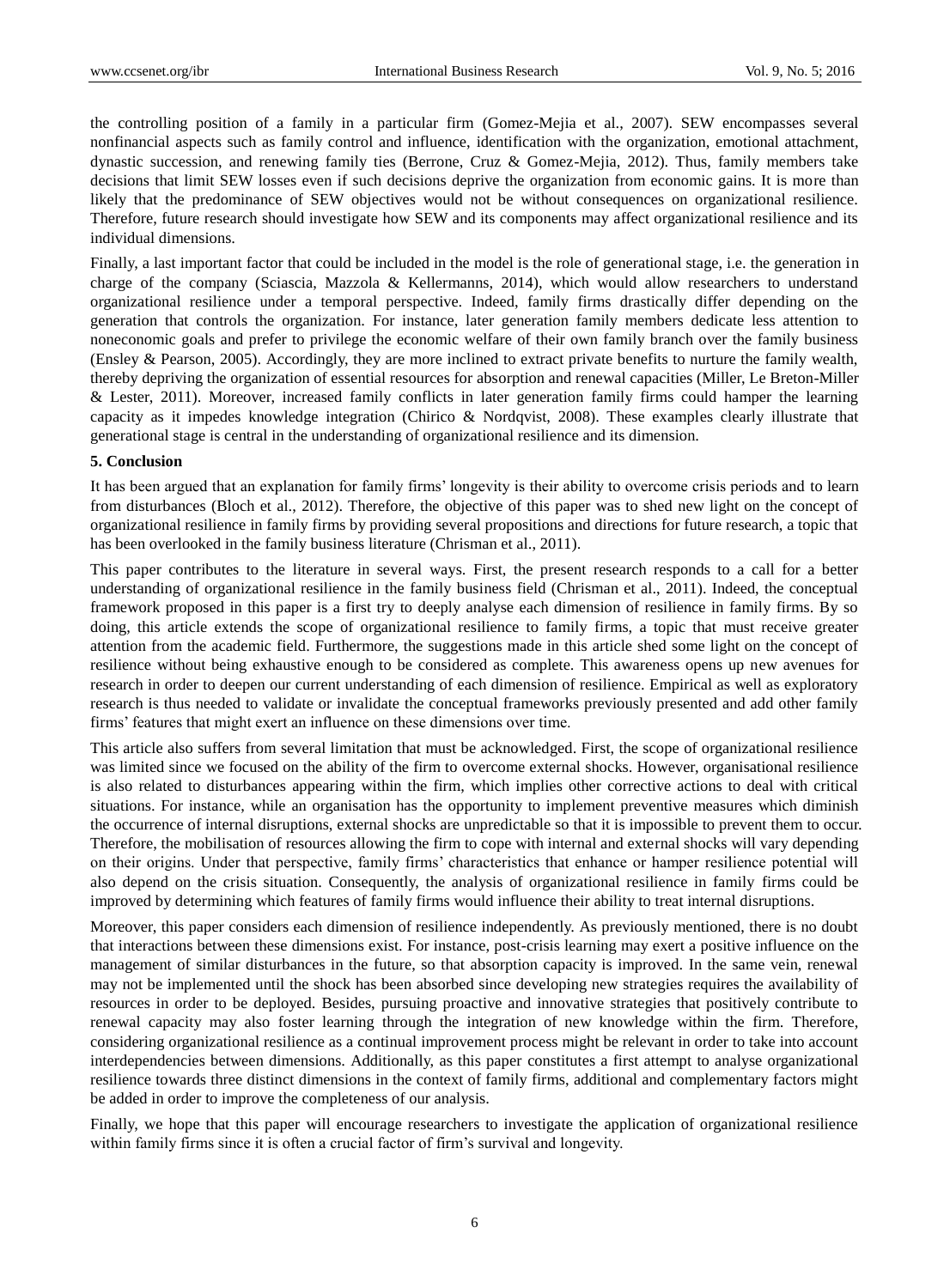#### **References**

- Altintas, G., & Royer, I. (2009). Renforcement de la résilience par un apprentissage post-crise: une étude longitudinale sur deux périodes de turbulence. *M@n@gement*, *12*(4), 266–293. http://dx.doi.org/10.3917/mana.124.0266
- Amit, R., & Shoemaker, P. J. (1993). Strategic assets and organizational rent. *Strategic Management Journal*, *14*(1), 3–46. http://dx.doi.org/10.1002/smj.4250140105
- Anderson, R. C., & Reeb, D. M. (2003). Founding family ownership and firm performance: evidence from the S&P 500. *The Journal of Finance*, *58*(3), 1301–1327. http://dx.doi.org/10.1111/1540-6261.00567
- Andres, C. (2008). Large shareholders and firm performance An empirical examination of founding-family ownership. *Journal of Corporate Finance*, *14*(4), 431–445. http://dx.doi.org/10.1016/j.jcorpfin.2008.05.003
- Arrègle, J. L., Hitt, M., Sirmon, D., & Very, P. (2007). The development of organizational social capital: Attributes of Family Firms. *Journal of Management Studies*, *44*(1), 73–95. http://dx.doi.org/10.1111/j.1467-6486.2007.00665.x
- Barney, J. B. (1991). Firm Resources and Sustained Competitive Advantage. *Journal of Management*, *17*(1), 99–120. http://dx.doi.org/10.1177/014920639101700108
- Barney, J. B., & Zajac, E. J. (1994). Competitive Organizational Behavior: Toward an Organizationally Based Theory of Competitive Advantage*. Strategic Management Journal*, *15*(8), 5–9. http://dx.doi.org/10.1002/smj.4250150902
- Bégin, L., & Chabaud, D. (2010). La résilience des organisations*. Revue Française de Gestion*, *200*, 127–142. http://dx.doi.org/10.3166/rfg.200.127-142
- Bernard, M. J. (2008). L'entrepreneuriat comme un processus de résilience. Les bases d'un dialogue entre deux concepts. *Revue internationale de psychosociologie et de gestion des comportements organisationnels*, *32*(14), 119–140. http://dx.doi.org/10.3917/rips.032.0119
- Berrone, P., Cruz, C., & Gomez-Mejia, L. R. (2012). Socioemotional wealth in family firms theoretical dimensions, assessment approaches, and agenda for future research*. Family Business Review*, *25*(3), 258–279. http://dx.doi.org/10.1177/0894486511435355
- Bloch, A., Kachaner, N., & Mignon, S. (2012). *La stratégie du propriétaire: Enquête sur la résilience des entreprises familiales face à la crise*. Orléans: Pearson.
- Block, J. (2010). Family management, family ownership, and downsizing: evidence from S&P 500 firms. *Family Business Review*, *23*(2), 109–130. http://dx.doi.org/10.1177/0894486509360520
- Block, J., Miller, D., Jaskiewicz, P., & Spiegel, F. (2013). Economic and technological importance of innovations in large family and founder firms an analysis of patent data. *Family Business Review*, *26*(2), 180–199. http://dx.doi.org/10.1177/0894486513477454
- Bourgeois, L. J. (1981). On the measurement of organizational slack. *Academy of Management Review*, *6*(1), 29–39.
- Chang, E. P. C., Chrisman, J. J., Chua, J. H., & Kellermans, F. (2008). Regional economy as a determinant of the prevalence of family firms in the United States: a preliminary report. *Entrepreneurship Theory and Practice*, *32*(3), 559–573. http://dx.doi.org/10.1111/j.1540-6520.2008.00241.x
- Chirico, F., & Nordqvist, M. (2010). Dynamic capabilities and transgenerational value creation in family firms: The role of organizational culture*. International Small Business Journal*, *28*(5), 1–18. http://dx.doi.org/10.1177/0266242610370402
- Chirico, F., & Salvato, C. (2008). Knowledge Integration and Dynamic Organizational Adaptation in Family Firms. *Family Business Review*, *21*(2), 169–181. http://dx.doi.org/10.1111/j.1741-6248.2008.00117.x
- Chrisman, J. J., Chua, J. H., & Steier, P. (2011). Resilience of family firms: An introduction. *Entrepreneurship Theory and Practice*, *35*(6), 1107–1118. http://dx.doi.org/10.1111/j.1540-6520.2011.00493.x
- Christianson, M. K., Farkas M. T., Sutcliffe, K. M., & Weick, K. E. (2009). Learning through rare events: significant interruptions at the Baltimore & Ohio Railroad Museum. *Organization Science*, *20*(5), 846–860. http://dx.doi.org/10.1287/orsc.1080.0389
- Chua, J. H., Chrisman, J. J., & Chang, E. P. C. (2004). Are family firms born or made? An exploratory investigation. *Family Business Review*, *17*(1), 37–54. http://dx.doi.org/10.1111/j.1741-6248.2004.00002.x
- Chua, J. H., Chrisman, J. J., Steier, L. P., & Rau, S. B. (2012). Sources of heterogeneity in family firms: An introduction. *Entrepreneurship Theory and Practice*, *36*(6), 1103–1113. http://dx.doi.org/10.1111/j.1540-6520.2012.00540.x
- Claessens, S., Djankov, S., & Lang, L. (2000). The separation of ownership and control in East Asian corporations. *Journal of Financial Economics*, *58*(1), 81–112. http://dx.doi.org/10.1016/S0304-405X(00)00067-2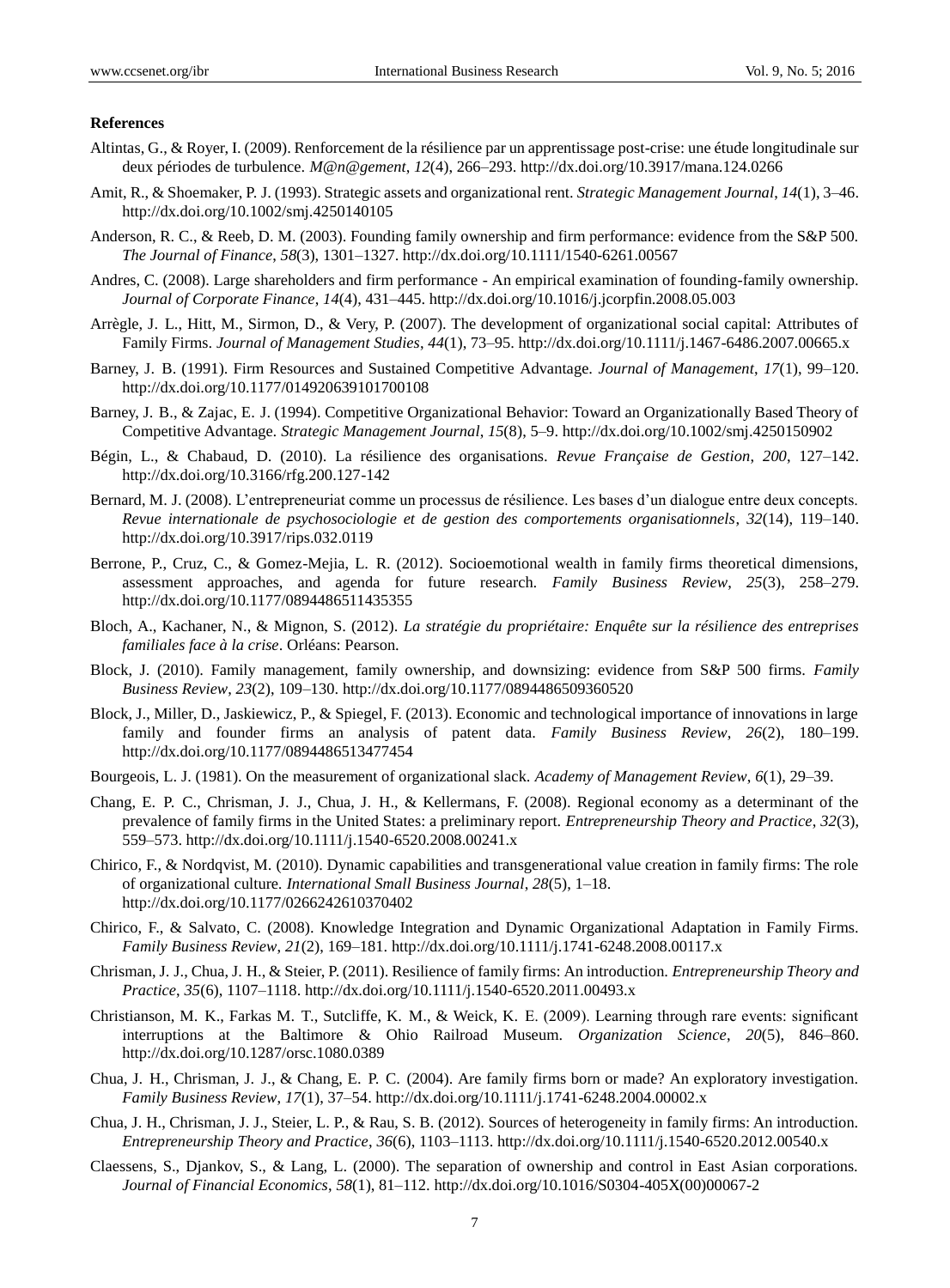- Coleman, S., & Carsky, M. (1999). Sources of capital for small family-owned businesses: Evidence from the national survey of small business finances. *Family Business Review*, *12*(1), 73–85. http://dx.doi.org/10.1111/j.1741-6248.1999.00073.x
- Corbetta, G., & Salvato, C. (2012). *Strategies for Longevity in Family Firms: A European Perspective*. London: Palgrave Macmillan. http://dx.doi.org/10.1057/9781137024589
- Coutu, L. D. (2002). How resilience works. *Harvard Business Review*, 80(5), 46–55.
- Covin, J. G. (1991). Entrepreneurial versus conservative firms: A comparison of strategies and performance. *Journal of Management Studies*, *28*(5), 439–462. http://dx.doi.org/10.1111/j.1467-6486.1991.tb00763.x
- Cruz, C., & Nordqvist, M. (2012). Entrepreneurial orientation in family firms: a generational perspective. *Small Business Economics*, *38*(1), 33–49. http://dx.doi.org/10.1007/s11187-010-9265-8
- Cyert, R. M., & March, J. G. (1963). *A Behavioral Theory of the Firm*. Englewood Cliffs, N.J.: Prentice-Hall.
- Cyrulnik, B. (2001). *Les vilains petits canards*. Paris : Éditions Odile Jacob.
- De Carolis, D. M., Yang, Y., Deeds, D. L., & Nelling, E. (2009). Weathering the storm: the benefit of resources to high-technology ventures navigating adverse events. *Strategic Entrepreneurship Journal*, *3*(2), 147–160. http://dx.doi.org/10.1002/sej.68
- Dess, G. G., Ireland, R. D., Zahra, S. A., Floyd, S. W., Janney, J. J., & Lane, P. J. (2003). Emerging issues in corporate entrepreneurship. *Journal of Management*, *29*(3), 351–378. http://dx.doi.org/10.1016/S0149-2063(03)00015-1
- Duh, M., Tominc, P., & Rebernik, M. (2009). The Importance of Family Enterprises in Transition Economies: Is It Overestimated? *Eastern European Economics*, *47*(6), 22–42. http://dx.doi.org/10.2753/EEE0012-8775470602
- Duncan, R. B. (1972). Characteristics of organizational environments and perceived environmental uncertainty. *Administrative Science Quarterly*, *17*(3), 313–327. http://dx.doi.org/10.2307/2392145
- Eddleston, K.A., Kellermanns, F. W., & Zellweger, T. M. (2012). Exploring the entrepreneurial behavior of family firms: Does the stewardship perspective explain differences? *Entrepreneurship Theory and Practice*, *36*(2), 347–367. <http://dx.doi.org/10.1111/j.1540-6520.2010.00402.x>
- Ensley, M. D., & Pearson, A. W. (2005). An Exploratory Comparison of the Behavioral Dynamics of Top Management Teams in Family and Nonfamily New Ventures: Cohesion, Conflict, Potency, and Consensus. *Entrepreneurship Theory and Practice*, *29*(3), 267–284[. http://dx.doi.org/10.1111/j.1540-6520.2005.00082.x](http://dx.doi.org/10.1111/j.1540-6520.2005.00082.x)
- Faccio, M., & Lang, L. (2002). The ultimate ownership Western European corporations. *Journal of Financial Economics*, *65*(3), 365–395. [http://dx.doi.org/10.1016/S0304-405X\(02\)00146-0](http://dx.doi.org/10.1016/S0304-405X(02)00146-0)
- Gallo, M., & Vilaseca, A. (1996). Finance in family business. *Family Business Review*, *9*(4), 387–405. <http://dx.doi.org/10.1111/j.1741-6248.1996.00387.x>
- Gedajlovic, E., & Carney, M., (2010). Market, hierarchies, and families: toward a transaction cost theory of the family firm. *Entrepreneurship Theory and Practice*, *34*(6), 1145–1171. <http://dx.doi.org/10.1111/j.1540-6520.2010.00418.x>
- Gomez-Mejia, L. R., Haynes, K. T., Nunez-Nickel, M., Jacobson, K. J. L., & Moyano-Fuentes, J. (2007). Socioemotional wealth and business risks in family-controlled firms: Evidence from Spanish olive oil mills. *Administrative Science Quarterly*, *52*(1), 106–137.
- Habbershon, T. G., & Williams, M. (1999). A resource-based framework for assessing the strategic advantages of family firms. *Family Business Review*, *12*(1), 1–25[. http://dx.doi.org/10.1111/j.1741-6248.1999.00001.x](http://dx.doi.org/10.1111/j.1741-6248.1999.00001.x)
- Hamel, G., & Välikangas, L. (2003). The quest for resilience. *Harvard Business Review*, *81*(9), 52-63.
- Hollnagel, E. (2006). Resilience The Challenge of the Unstable. In Hollnagel, E., Woods, D.D. & Leveson, N. (Eds.), *Resilience Engineering: Concepts and Precepts* (pp. 9–17). Aldershot, UK: Ashgate.
- Hollnagel, E., Journé, B., & Laroche, H. (2009). La fiabilité et la résilience comme dimensions de la performance organisationnelle. *M@n@gement*, *12*(4), 224–229[. http://dx.doi.org/10.3917/mana.124.0224](http://dx.doi.org/10.3917/mana.124.0224)
- Ifera, (2003). Family business dominate. *Family Business Review*, *16*(4), 235–239.
- James, H. (1999). Owners as managers, extended horizon and the family firm. *International Journal of the Economics of Business*, *6*(1), 41–56.<http://dx.doi.org/10.1080/13571519984304>
- Kellermanns, F. W., & Eddleston, K. A. (2004). Feuding families: When conflict does a family firm good. *Entrepreneurship Theory and Practice*, *28*(3), 209–228.<http://dx.doi.org/10.1111/j.1540-6520.2004.00040.x>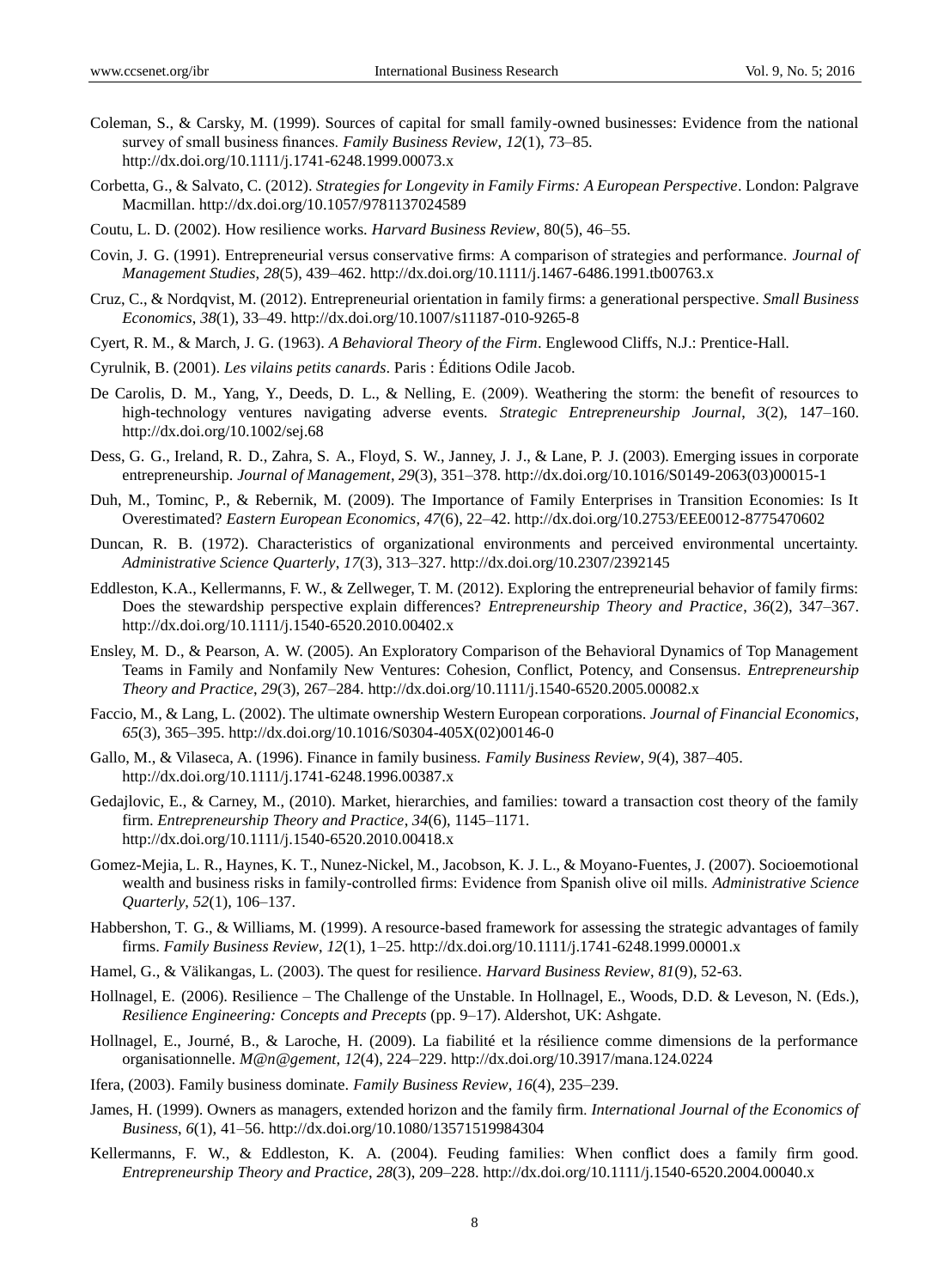- Kellermanns, F. W., & Eddleston, K. A. (2006). Corporate entrepreneurship in family firms: A family perspective. *Entrepreneurship Theory & Practice*, *30*(6), 809–830[. http://dx.doi.org/10.1111/j.1540-6520.2006.00153.x](http://dx.doi.org/10.1111/j.1540-6520.2006.00153.x)
- Kelly, L. M., Athanassiou, N., & Crittenden, W. F. (2000). Founder centrality and strategic behavior in the family-owned firm. *Entrepreneurship Theory and Practice*, *25*(2), 27–42.
- Kuratko, D. F., Ireland, R. D., Covin, J. G., & Hornsby, J. S. (2005). A model of middle-level manager's entrepreneurial behavior. *Entrepreneurship Theory & Practice*, *29*(6), 699–716. <http://dx.doi.org/10.1111/j.1540-6520.2005.00104.x>
- La Porta, R., Lopez-De-Silanes, R., & Shleifer, A. (1999). Corporate ownership around the world. *The Journal of Finance*, *54*(2), 471–517.<http://dx.doi.org/10.1111/0022-1082.00115>
- Lengnick-Hall, C., & Beck, T. E. (2005). Adaptive fit versus robust transformation: how organization respond to environmental change. *Journal of Management*, *31*(5), 738–757.<http://dx.doi.org/10.1177/0149206305279367>
- Lumpkin, G. T., & Brigham, K. H. (2011). Long-Term Orientation and Intertemporal Choice in Family Firms. *Entrepreneurship Theory and Practice*, *35*(6), 1149–1169.<http://dx.doi.org/10.1111/j.1540-6520.2011.00495.x>
- Lumpkin, G. T., & Dess, G. G. (1996). Clarifying the entrepreneurial orientation construct and linking it to performance. *Academy of Management Review*, *21*(1), 135–172.
- Madison, K., Runyan, R. C., & Swinney, J. L. (2014). Strategic posture and performance: Revealing differences between family and nonfamily firms. *Journal of Family Business Strategy*, *5*(3), 239–251. <http://dx.doi.org/10.1016/j.jfbs.2013.11.006>
- Martikainen, M., Nikkinen, J., & Vahamaa, S. (2009). Production functions and productivity of family firms: Evidence from the S&P 500. *The Quarterly Review of Economics and Finance*, *49*(2), 295–307. <http://dx.doi.org/10.1016/j.qref.2007.11.001>
- Miller, D. (1983). The correlates of entrepreneurship in three types of firms. *Management Science*, *29*(7), 770–791. <http://dx.doi.org/10.1287/mnsc.29.7.770>
- Miller, D., & Le Breton-Miller, I. (2005). *Managing for the long run*. New York: Harvard Business School Press.
- Miller, D., Le Breton-Miller, I., & Lester, R. H. (2011). Family and lone founder ownership and strategic behaviour: Social context, identity, and institutional logics. *Journal of Management Studies*, *48*(1), 1–25. <http://dx.doi.org/10.1111/j.1467-6486.2009.00896.x>
- Miller, D., Le Breton-Miller, I., & Scholnick, B. (2008). Stewardship vs. stagnation: An empirical comparison of small family and Non-Family businesses*\*. Journal of Management Studies*, *45*(1), 51–78.
- Nahapiet, J., & Ghoshal, S. (1998). Social capital, intellectual capital, and the organizational advantage. *Academy of Management Review*, *23*(2), 242–266.
- Nicholson, N. (2008). Evolutionary psychology and family business: a new synthesis for theory, research and practice. *Family Business Review*, *21*(1), 103–108[. http://dx.doi.org/10.1111/j.1741-6248.2007.00111.x](http://dx.doi.org/10.1111/j.1741-6248.2007.00111.x)
- Nordqvist, M., Sharma, P., & Chirico, F. (2014). Family firm heterogeneity and governance: A configuration approach. *Journal of Small Business Management*, *52*(2), 192–209.<http://dx.doi.org/10.1111/jsbm.12096>
- Olson, P. D., Zuiker, V. S., Danes, S. M., Stafford, K., Heck, R. K. Z., & Duncan, K. A. (2003). Impact of family and business on family business sustainability. *Journal of Business Venturing*, *18*(5), 639–666. [http://dx.doi.org/10.1016/S0883-9026\(03\)00014-4](http://dx.doi.org/10.1016/S0883-9026(03)00014-4)
- Ozkan, A., & Ozkan, N. (2004). Corporate cash holdings: An empirical investigation of UK companies. *Journal of Banking and Finance*, *28*(9), 2103–2134[. http://dx.doi.org/10.1016/j.jbankfin.2003.08.003](http://dx.doi.org/10.1016/j.jbankfin.2003.08.003)
- Patel, P. C., & Fiet, J. O. (2011). Knowledge combination and the potential advantages of family firms in searching for opportunities. *Entrepreneurship Theory and Practice*, *35*(6), 1179–1197. <http://dx.doi.org/10.1111/j.1540-6520.2011.00497.x>
- Salvato, C. (2004). Predictors of entrepreneurship in family firms. *The Journal of Private Equity*, *7*(3), 68–76. <http://dx.doi.org/10.3905/jpe.2004.412339>
- Sciascia, S., & Bettinelli, C. (2013). Corporate Entrepreneurship in Family Businesses: past, present, and future research. *M@n@gement*, *16*(4), 422–432.<http://dx.doi.org/10.3917/mana.164.0422>
- Sciascia, S., Mazzola, P., & Kellermanns, F. W. (2014). Family management and profitability in private family-owned firms: Introducing generational stage and the socioemotional wealth perspective. *Journal of Family Business Strategy*, *5*(2), 131–137[. http://dx.doi.org/10.1016/j.jfbs.2014.03.001](http://dx.doi.org/10.1016/j.jfbs.2014.03.001)